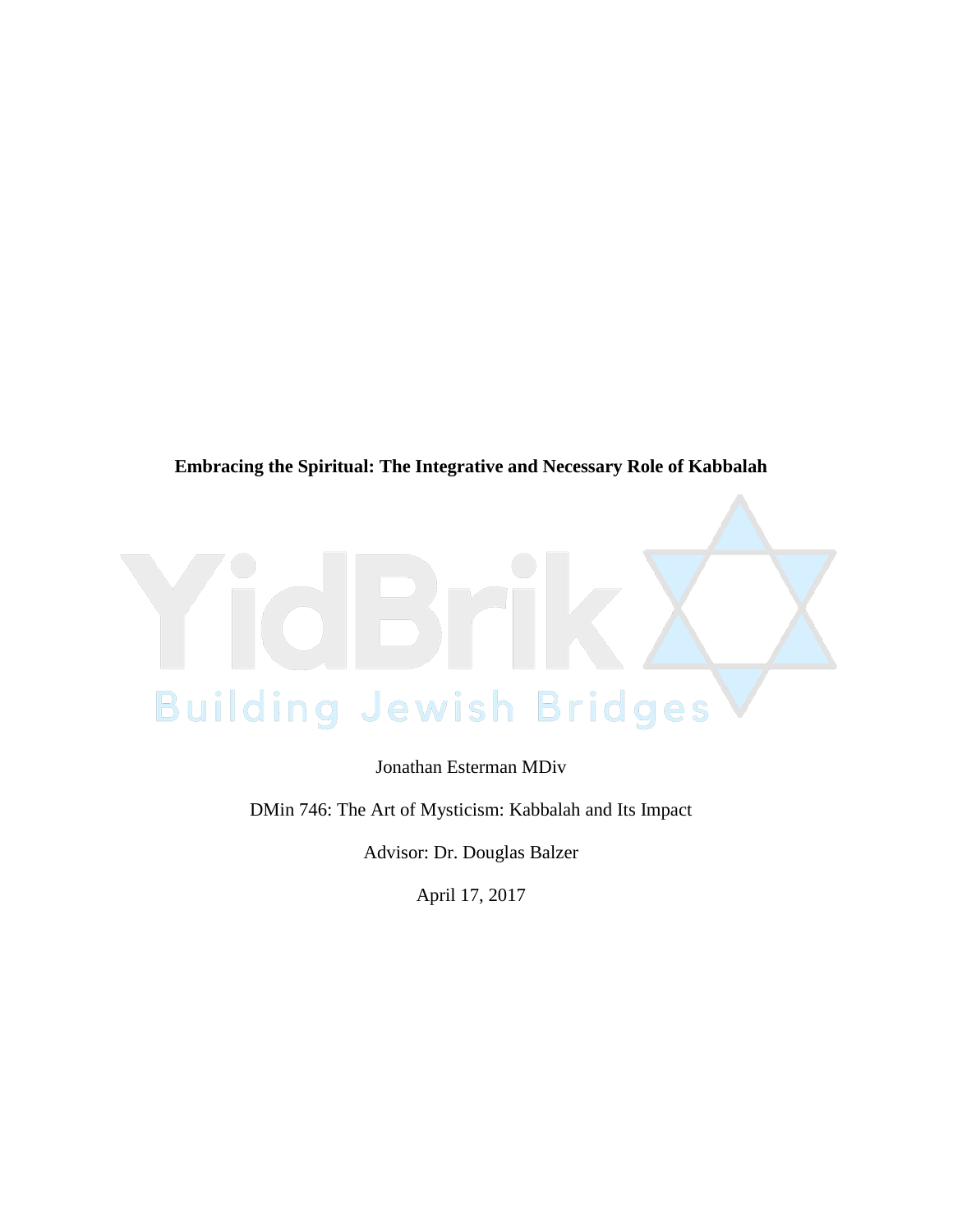# **Contents**

| Building Jewish Bridges |
|-------------------------|

# Building Jewish Bridges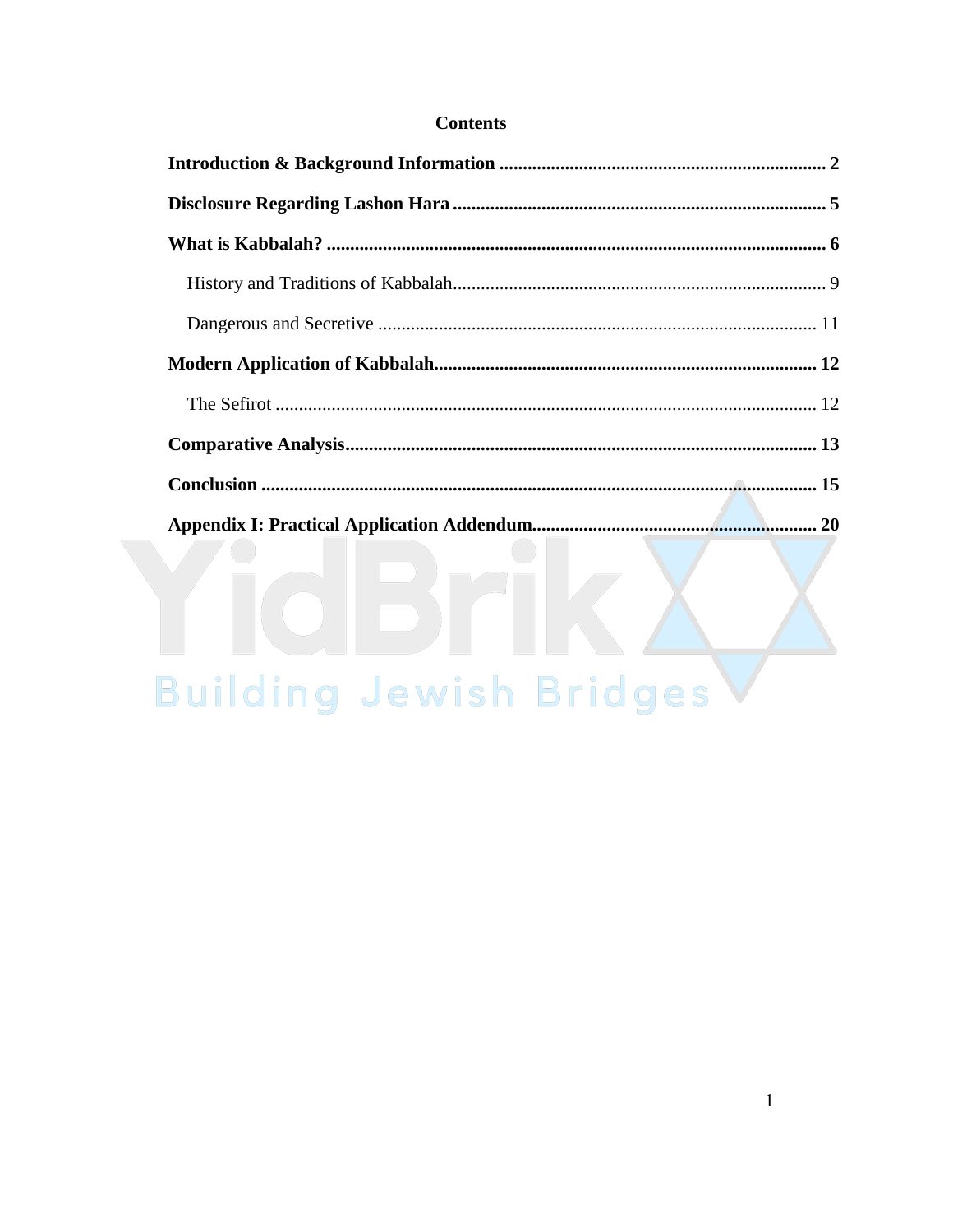#### **Introduction & Background Information**

In the course of my doctorate studies under Dr. Leonard Sweet at Portland Seminary as well as the custom coursework focused on Jewish semiosis, I have diligently worked on studying Judaism and its comprehensive culture. In module one, I focused on Jewish history and culture. Module two examined the different subcultures of Judaism and its conclusion that for every group and culture on the planet there is a Jewish subset as well. Module three looked at the larger dissertational goal of building a bridge between Judaism and Christianity within a theological framework, establishing the leniency promoted by Aryeh Kaplan that non-Jewish Christians are a modern approach to the Noachide faith as long as the theological framework and missionary approach is adapted to be more compatible.<sup>[1](#page-2-0)</sup> In this module, I have investigated the spiritual component of Judaism.

Judaism, especially Orthodox Judaism, has done an excellent job at promoting

itself as a religious framework based on a people group, history, and scores of Seforim. [2](#page-2-1) UI II UI II II J,  $||S||$ With five books of Torah, and over seventy-five books of Oral Torah to complement,<sup>[3](#page-2-2)</sup>

there are still hundreds, if not thousands, of books that discuss the complexity of

<span id="page-2-0"></span><sup>1</sup> Aryeh Kaplan, Pinchas Stolper, and Berel Wein, *The Real Messiah?: A Jewish Response to Missionaries* (Toronto: Jews for Judaism, 2004); Jonathan Esterman, *Bridging the Gap: Finding Middle Ground in Judeo-Christian Expression* (Portland, OR: Portland Seminary, 2017).

<sup>2</sup> Hebrew for Jewish books. Seforim is the plural form of Sefer.

<span id="page-2-2"></span><span id="page-2-1"></span><sup>&</sup>lt;sup>3</sup> The Oral Torah has been codified and elucidated into the Babylonian Talmud (Talmud Bavli) and Jerusalem Talmud (Talmud Yerushalami). The main Talmud used in study today is the Talmud Bavli, which is based on the Mishnah and the Gemara. The Mishnah is the written form of the Oral Torah and the Gemara is the individual attributed to the discussion and interaction of the Mishnah with other contemporary sages.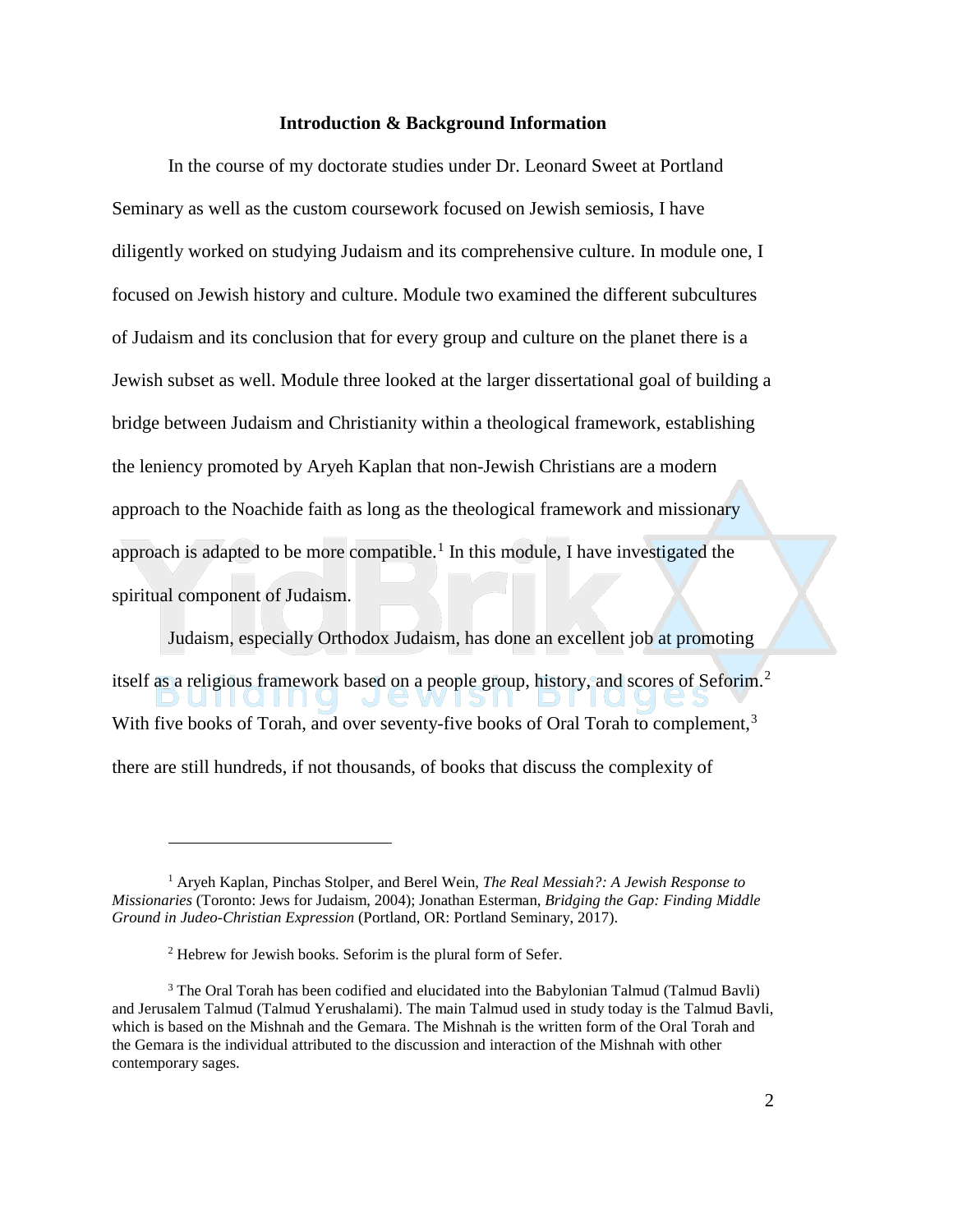Judaism and Jewish life. At the Portland Kollel in Portland, Oregon, several hundred books are on display, and Rabbi Tzvi Fischer once commented that all the knowledge contained in all the books at the Kollel represent less than ten percent of the totality of Jewish knowledge and study.[4](#page-3-0) Needless to say, Judaism is vastly complex and knowledgeable. The extent of halacha<sup>[5](#page-3-1)</sup> can seem overwhelming and infinitely detailed to the untrained eye. The downfall to the seemingly unending library of knowledge is the spiritual component can often be overlooked or ignored. Judaism is, at its core, a relationship with the Creator.

As has already been covered in prior works, Christianity's birth from Judaism makes it a prime comparison to better understand components of the ancient faith, despite the significant differences that clearly outline the two as different religions as people groups. The claim to having a relationship with something beyond humanity is not unique to Judaism, however, as both Judaism and Christian advertise that their

respective religious faith is a relationship with  $G-d<sup>6</sup>$  $G-d<sup>6</sup>$  $G-d<sup>6</sup>$  Christianity promotes this

relationship has a spiritual nature to it, which is seen via its practice of prayer, worship, and devotion times. This can range from very conservative liturgical approaches to charismatic practices of faith healing and collapsing during worship. In comparison,

<span id="page-3-1"></span><span id="page-3-0"></span><sup>4</sup> This statement in written form does not seem overly impressive, but having met and learned from Rabbi Fischer on numerous occasions, he can recite exact Tractates of Talmud that deal with any one issue. For example, can one grind pepper on Rosh Hashanah? He states what he thinks the ruling is, then pulls out the exact text that provides the ruling to confirm. From my experience, he has most likely forgotten more than most people have ever learned on Jewish law and practice.

<sup>5</sup> Jewish Law

<span id="page-3-2"></span><sup>6</sup> Name is abbreviated as a Jewish custom of respect.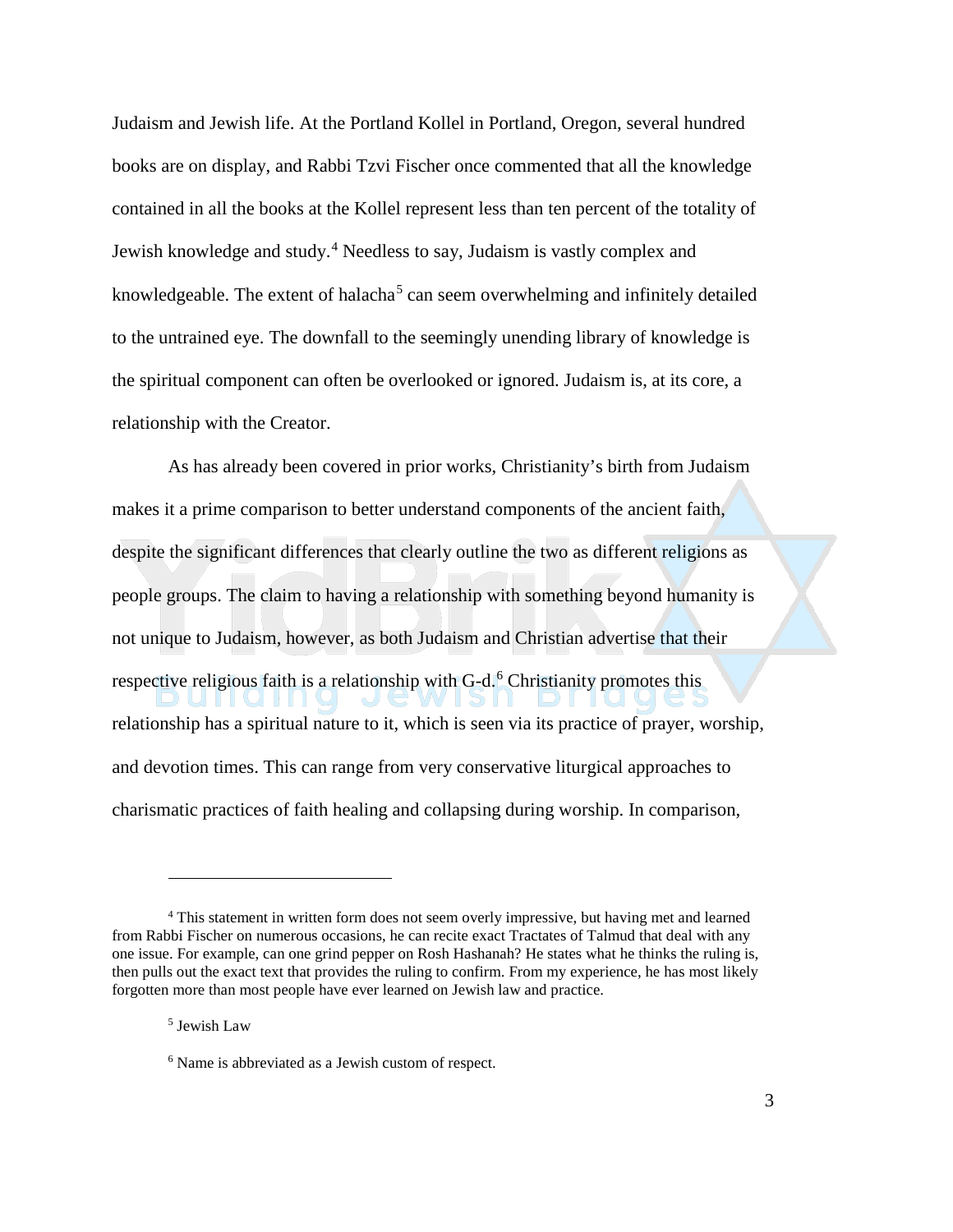Judaism is a closer match to Islam or Catholicism in its observance with set times for liturgical prayers and a clear outline without deviation on all services.<sup>[7](#page-4-0)</sup> One's personal prayer life is usually limited due to the different understanding of HaShem.[8](#page-4-1) To compensate for this, Kabbalah is the mystical end of Judaism in which one develops their personal relationship with HaShem via spiritual practices that include meditation and prayer. Kabbalah, however, is easy to misunderstand and view incorrectly. The term itself even comes with a negative connotation for many due to the variants of Kabbalah visible in Hollywood and elsewhere. Kabbalah as a whole has a negative stigma within Christian and yeshivish $9$  circles in due to the Hollywood version that is stripped of context and used as a gateway to new age spirituality. Within Orthodoxy, however, Kabbalah is a valid practice that retains Torah-based principles. For example, all modern observances of Shabbos<sup>[10](#page-4-3)</sup> are based in Kabbalah.<sup>[11](#page-4-4)</sup> This essay will elucidate the topic of Kabbalah via examination to provide: (i) a review on Kabbalah, a brief history, and the different types, (ii) a clear definition of Kabbalah within the framework of JU WUSILDIL

<span id="page-4-0"></span> $<sup>7</sup>$  As this essay will examine and point out, the observances on davening (liturgical prayer) are</sup> not the whole of Jewish prayer. Davening reflects the modern replacement for the sacrifices in the Temple. Jewish prayer also includes personal

<sup>8</sup> Hebrew, "The Name," a title of reverence.

<span id="page-4-2"></span><span id="page-4-1"></span><sup>&</sup>lt;sup>9</sup> In Orthodox Judaism, there are two main fields of approach and study: Yeshivish and Chassidism. Chassidism, or Hasidic Jews, focus on spirituality at the cost of study, while Yeshivish (those who attend Yeshiva, the Jewish seminary after high school) tend to focus on study at the cost of spirituality. While a holistic approach would be to find balance and harmony between the two fields, it is easier said than done.

<sup>10</sup> Shabbat, Sabbath.

<span id="page-4-4"></span><span id="page-4-3"></span><sup>&</sup>lt;sup>11</sup> The service to start Shabbat, "Kabbalat Shabbat," is the welcoming of the "Sabbath Queen" as a spirit of rest in the congregation.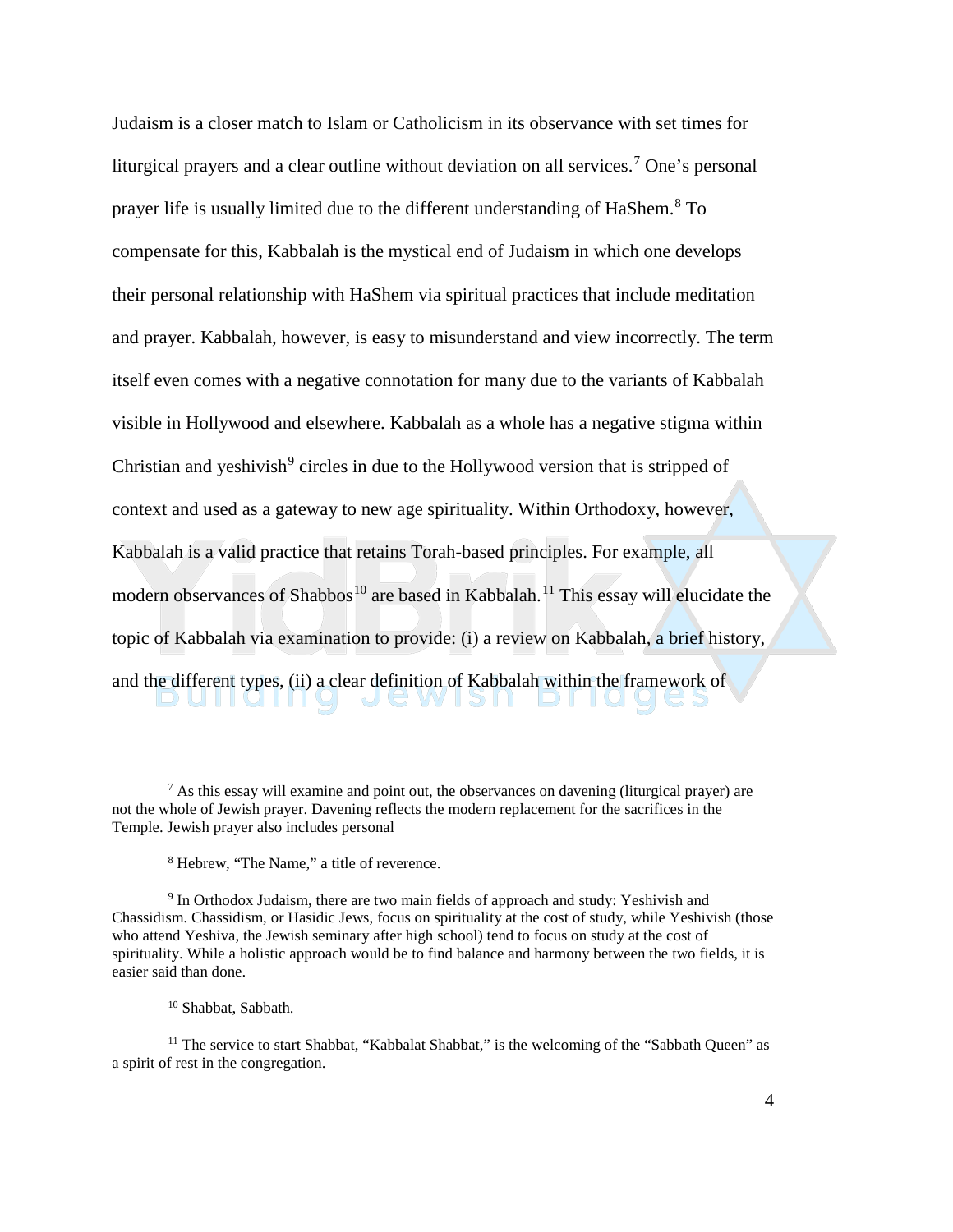Orthodox Judaism, (iii) an evaluation of the benefits and risks of Kabbalah praxis, (iv) a comparative analysis of Kabbalistic and Christian spiritual practices, and (v) a recommendation of Kabbalistic application in light of Christian praxis and thought.

#### **Disclosure Regarding Lashon Hara**

Within halacha, there is significant discussion on the matter of lashon hara. Lashon hara, in simplest terms, is "evil speech." The Chafetz Chaim<sup>[12](#page-5-0)</sup> discusses the avera<sup>[13](#page-5-1)</sup> at length to help one understand its complexity and issue. This essay is not the place for a detailed explanation but suffice it to say that a Torah-mandate<sup>[14](#page-5-2)</sup> is to avoid lashon hara and there are serious spiritual consequences for engaging in it. A general approach to the rules of lashon hara forbid the following: (i) speaking negatively about a Jewish individual, even if it is true, (ii) repeating anything about another without consent, regardless if it seems negative or positive, [15](#page-5-3) (iii) one may not listen to lashon hara or they are guilty of it as well, (iv) it is forbidden to believe any lashon hara, (v) one may not make a derogatory motion toward a Jewish individual, (vi) one may not  $511$  $\Box$ retell a negative event, even without using names, if the listeners may be able to ascertain the identity of the individual, (vii) under certain circumstances sharing

<sup>12</sup> Rabbi Israel Meir Kagan, *Chafetz Chaim* (1873).

 $13$  Sin

<span id="page-5-3"></span><span id="page-5-2"></span><span id="page-5-1"></span><span id="page-5-0"></span> $14$  Mitzvoth and prohibitions come from two sources: deoraisa (Torah obligation) and derabanan (rabbinic obligation). In cases where one is unsure of an action (such as forgetting a blessing), they are machmir (stringent) on deoraisa obligations and lenient on derabanan obligations (such as one would repeat a Torah blessing but not a rabbinic blessing if they do not recall if they said it already).

<sup>&</sup>lt;sup>15</sup> This is known as rechilut, or gossip.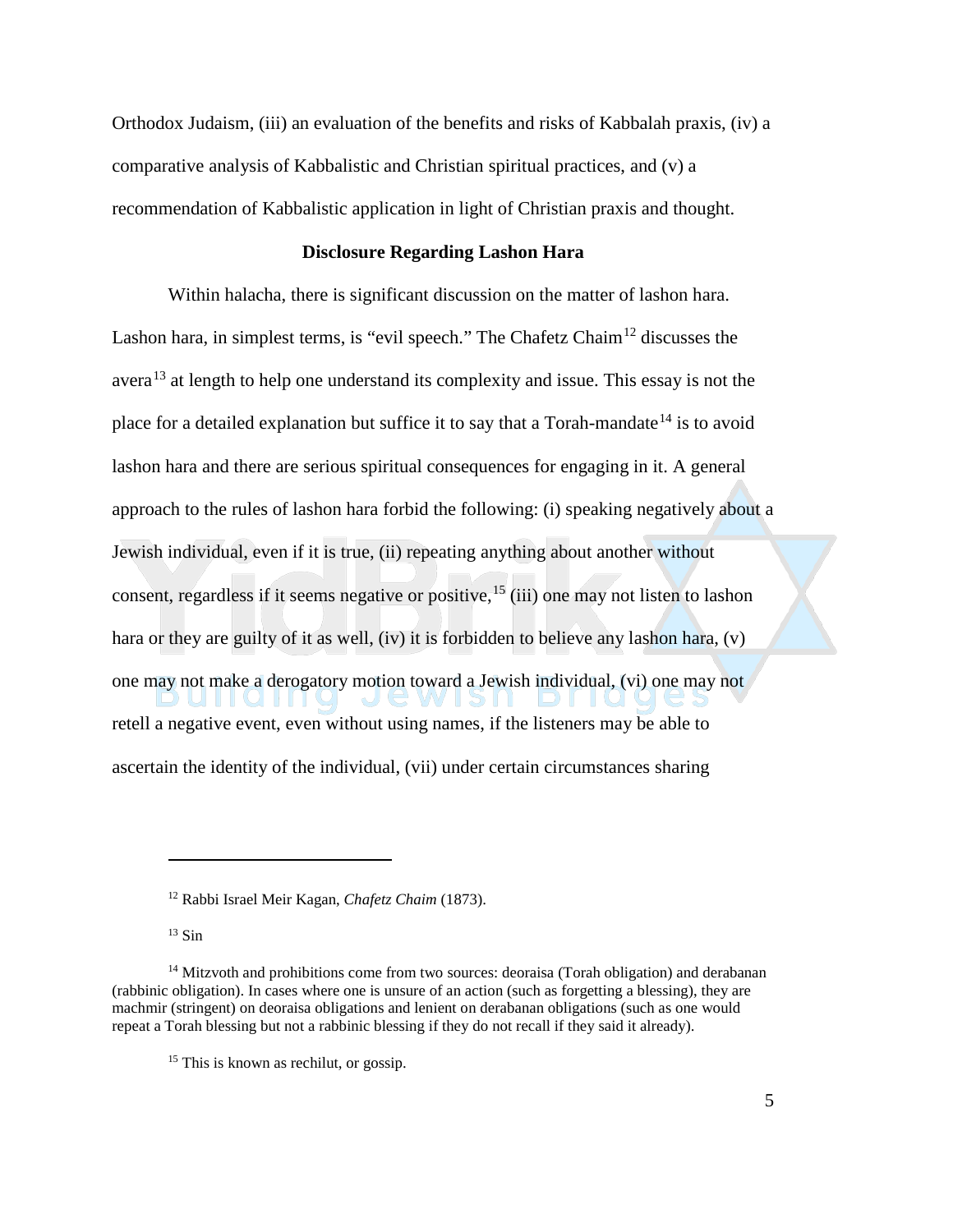negative information is permitted and required but due to the complexity of the situation one should consult a competent local Orthodox rabbi.[16](#page-6-0)

The definition and clarification of lashon hara is given here due to the nature of the content of this essay. In the process of study, many sources on Kabbalah were consulted, both Jewish and non-Jewish. It is the goal of this essay to not report anything negative about an individual but to rather clarify which practices are biblically-based and consistent and which are not to provide a clear guide as to the proper role of Kabbalah within Orthodox Judaism. This essay will find practices that are beneficial in a variety of traditions and give a general recommendation on practice today. In keeping with the traditional approach regarding identifying valid sources within Orthodoxy, any source or practices discussed that do not find benefit and biblical basis will simply be identified as "not recommended" without specific identification as to the reason for not being recommended. It is up to the reader to evaluate this determination for themselves and consult a valid competent local Orthodox rabbi on matters of halacha or application to one's own Jewish walk. I am not an Orthodox rabbi and cannot comment as if I am one – I can only provide guidance and feedback based off my education, experience, and research.

#### **What is Kabbalah?**

<span id="page-6-0"></span><sup>&</sup>lt;sup>16</sup> Aryeh Citron, "Laws of Lashon Hara," Chabad, accessed April 17, 2018. https://www.chabad.org/library/article\_cdo/aid/922039/jewish/Laws-of-Lashon-Hara.htm.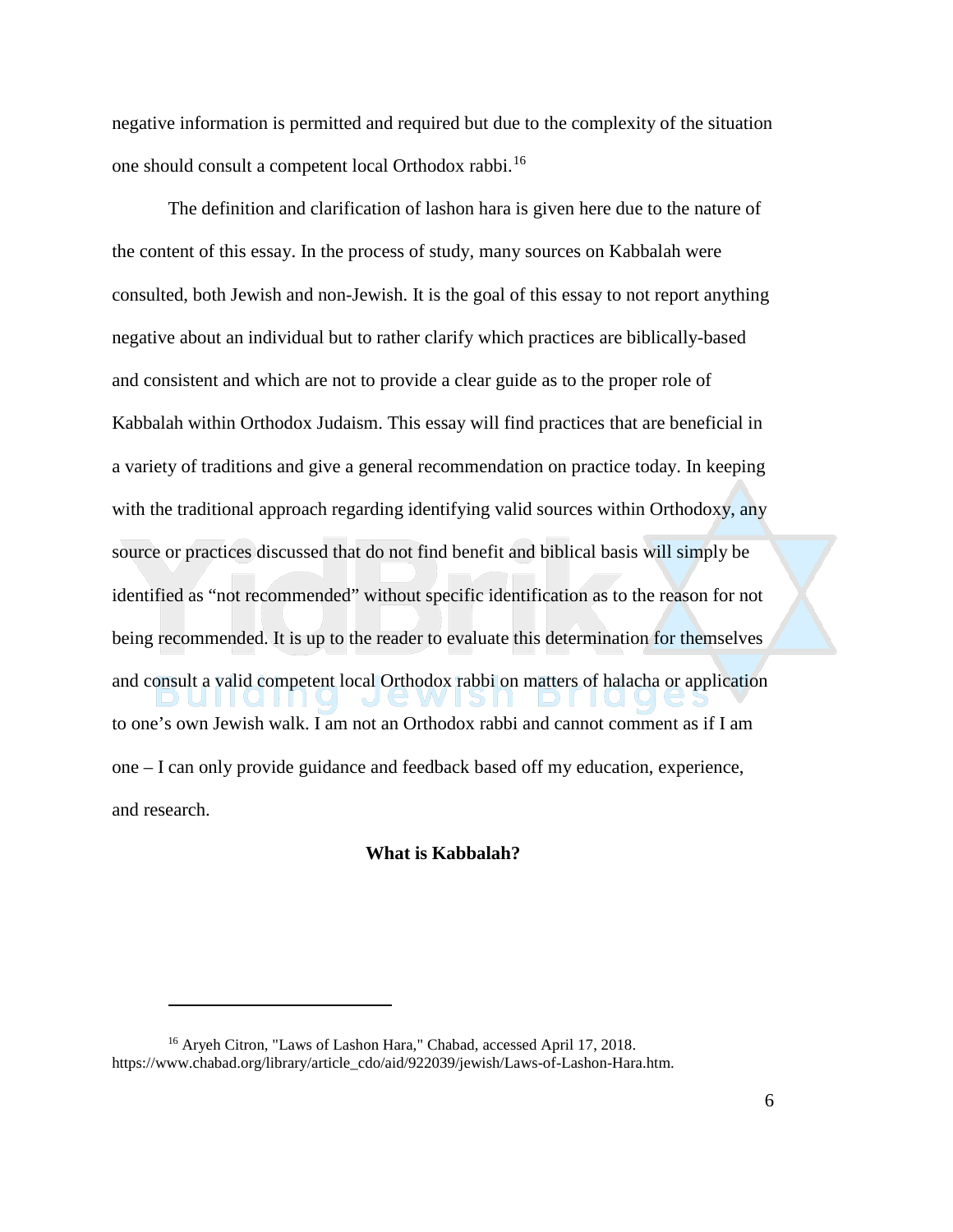As Rabbi Eli Deutch explained in a class,  $17$  Kabbalah, in simplest terms, is the "why" to the "hows" and "whats" of Judaism. From nothing, nothing comes. Nothing finite can create itself. These are not just platitudes from a Rabbi that lives in the Old Quarter in Jerusalem – they are scientific laws. So how did the world get started if it couldn't create itself? There needs to have been a source of creation, something beyond finite. Simply put, Kabbalists call this source the Ein Sof, which means "no end" or "the infinite." The Ein Sof, by nature, is not limited by time and space. It is not a blob, either. It is something more, something beyond. In our finite state, we are limited to our ability to study and understand something that transcends the limits of our own existence. Nonetheless, we try. The human attempt to understand the Ein Sof is religion, and the Ein Sof is commonly referred to as "G-d." Kabbalah is nothing more than the Jewish attempt to understand and connect with this Infinite source.[18](#page-7-1) In Hebrew, Kabbalah means "to receive." Kabbalah is related to *machpiel*. [19](#page-7-2) We learn from the parallel of the relationship in our lives to connect with the Infinite. Inter-relationships and study of relationships should be able to have principles that can apply to the Infinite. Kabbalah is about a deeper level of understanding of Torah.[20](#page-7-3) Rabbi Deutch helps clarify with examples on machpiel:

"Think of a relationship you did not choose: parents. In a healthy situation, the parents will love the kids more than the kids love the parents. What do the

<span id="page-7-1"></span><sup>18</sup> Ibid.

 $\overline{a}$ 

<span id="page-7-2"></span><sup>19</sup> Parallel.

<span id="page-7-3"></span><sup>20</sup> Deutch.

<span id="page-7-0"></span><sup>17</sup> Rabbi Eli Deutch, *What Is Kabbalah and Why Should I Care?* (Portland, Oregon: 2017).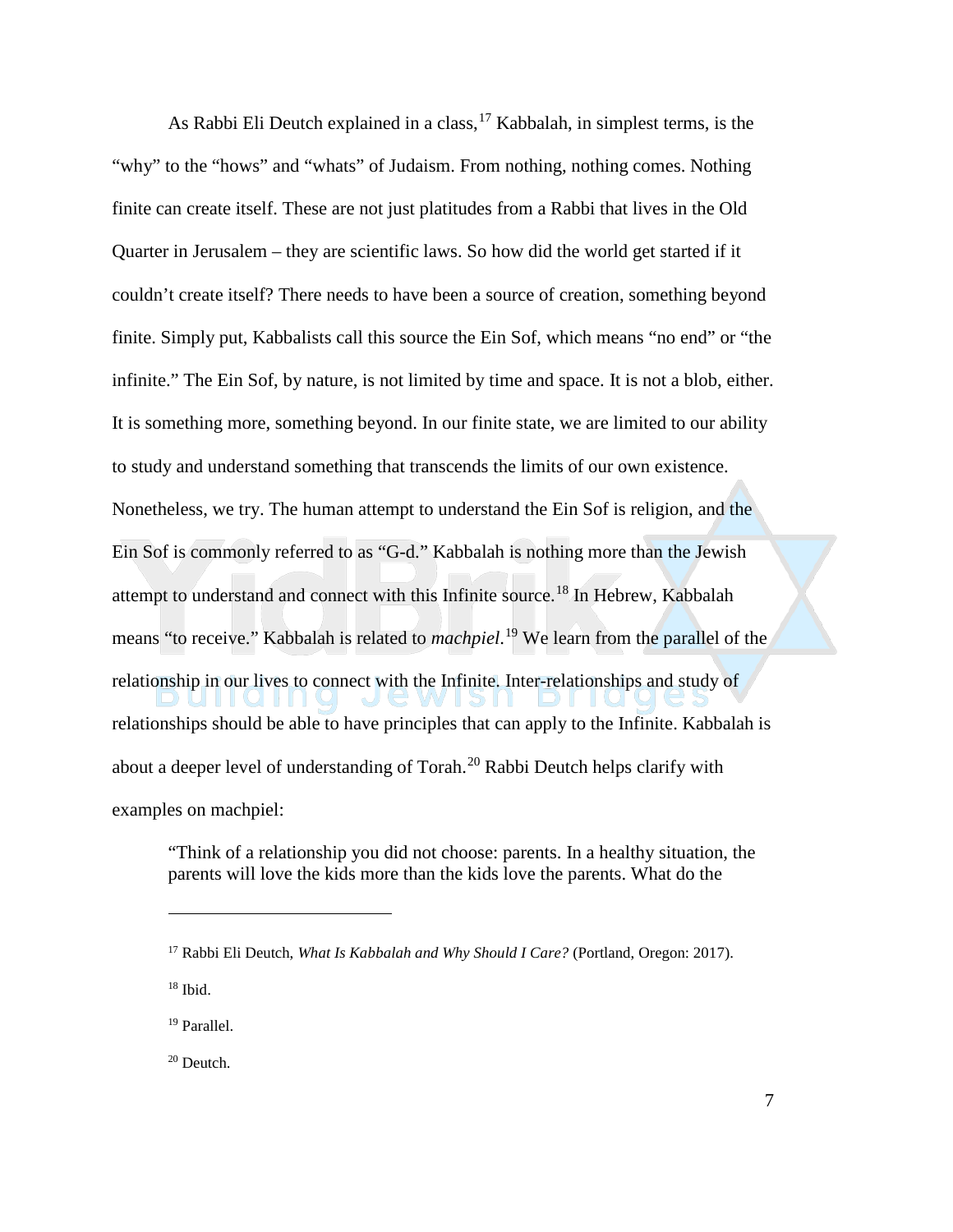parents do for the kid when it is born? Everything. What is the kid doing for the parent? Nothing. In the western world there is a screwed up understanding. The love we truly want is not about what we get, but what we give. We extend our identity toward that other and love the other like we love ourselves. Fastforward: little kid grows up. Does Jacob want to get married at some point? Yes. Growing up, did your parents feed you? Clothe you? House you? Did you do anything to upset these people? Make them cry? Did parents still take care of you? Yes. Yes. And yes. Jacob leaves this primary relationship in life to a spouse where if he treats her how he treated his parents it would not work out well. So why do this? It seems fairly idiotic (leaving physical conditions and societal conditioning aside, looking only at emotional support and connection). Why make this choice? Under your own control? Little bit. There is something that this relationship offers that the parent relationship never could. In a health situation, the relationship with the parents is so stable that it is almost like it is not even there (loved and treated same regardless of how we behave). We transition from the stability of the parent relationship to the delicacy of the spousal relationship. The spousal relationship can be very good but also has the risk of going negative if not invested in correctly. Only when one can destroy a relationship is that choice a real choice. Thus free will. $"^{21}$  $"^{21}$  $"^{21}$ 

There are two principles that Rabbi Deutch discusses to help propel the thought

process forward. The first principle is that the idea that we are shooting for with the

infinite is the spouse-like relationship. The second principle is the level of the

relationship is going to depend on the lower of the two in the relationship.<sup>[22](#page-8-1)</sup> As a result,  $\mathsf{D}\,\mathsf{U}\,\mathsf{I}\,\mathsf{I}\,\mathsf{Q}\,\mathsf{I}\,\mathsf{I}\,\mathsf{I}\,\mathsf{Q}\,\mathsf{I}$ JEWISH DIIQ

the finiteness of humanity limits the level of relationship to a finite status. Additionally,

this is where the Jewish concept of mitzvoth comes in.<sup>[23](#page-8-2)</sup> Rabbi Deutch argues that we

do not need to understand the rules themselves, only that obedience to these rules

enhance the relationship. Thus, following Torah, regardless of how we feel or

 $21$  Ibid.

 $22$  Ibid.

<span id="page-8-2"></span><span id="page-8-1"></span><span id="page-8-0"></span> $23$  Following commandments. The word also has a dual function: it describes actions that one commits in obedience to draw one closer in relationship and status to the giver of the commandments. In this case, it would be HaShem.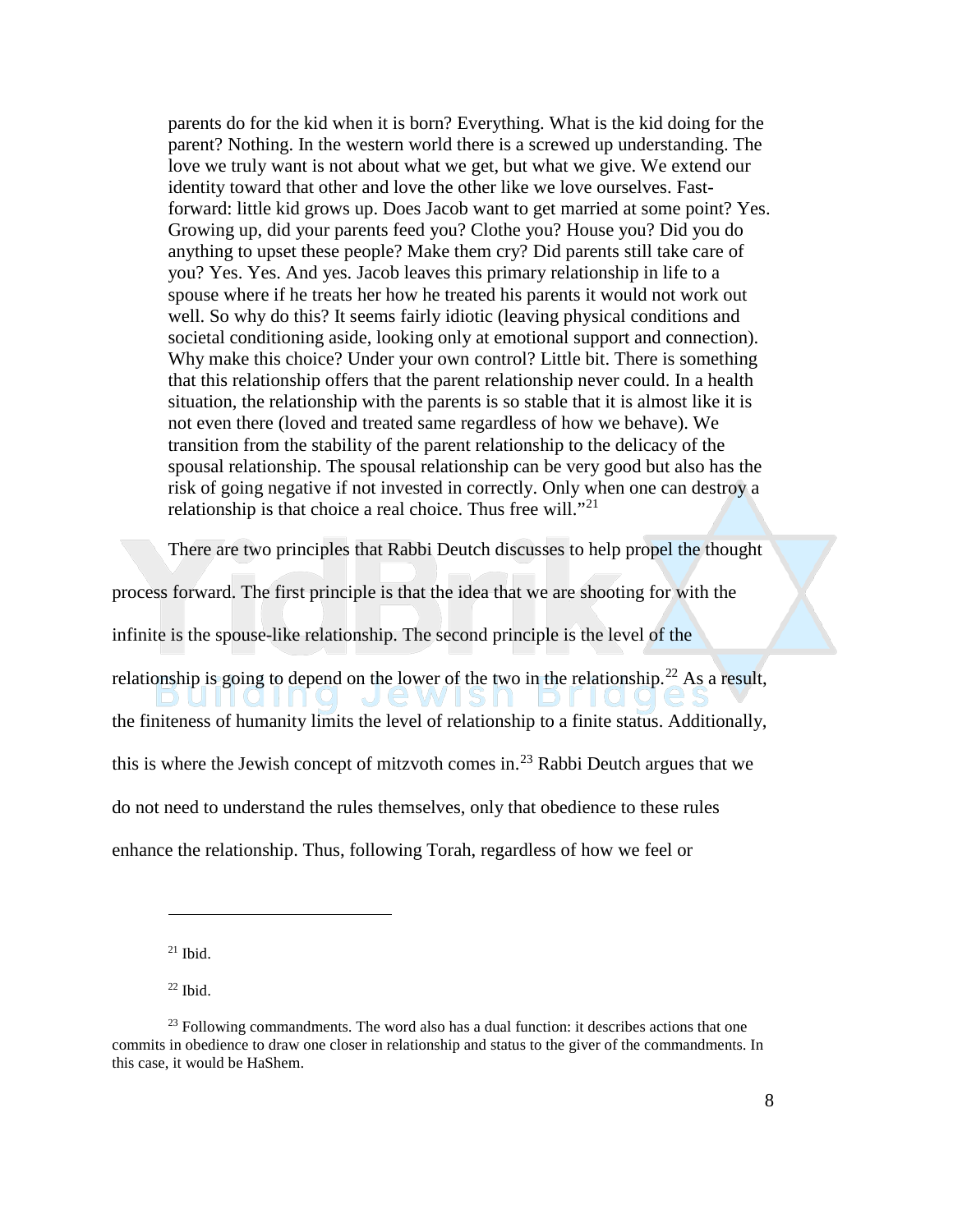understand it, we choose observance to grow closer and lack of observance to distance ourselves from G-d.

### History and Traditions of Kabbalah

Kabbalah has existed within Judaism as long as Judaism itself has existed – it just has not always been called Kabbalah. $^{24}$  $^{24}$  $^{24}$  Kabbalah is nothing more than the received tradition of spirituality to connect to the Infinite (as has already been established). Kabbalah is attributed to have originated with Avraham.<sup>[25](#page-9-1), [26](#page-9-2)</sup> In fact, the first book on Kabbalah is attributed to Avraham: Sefer Yetzirah.<sup>[27](#page-9-3)</sup> As with everything Jewish, there are different traditions of observance in Kabbalah. The main traditions practiced today are: Hasidism, Orthodox (non-Hasidic), Jewish Renewal, and secular popular (such as the Kabbalah Centre).<sup>[28](#page-9-4)</sup> Hasidism was founded by the Baal Shem Toy in the early 18<sup>th</sup> century and is oriented around integrating Kabbalah into daily Jewish life. The main Hasidic group in existence today is Chabad.<sup>[29](#page-9-5)</sup> While yeshivish typically disapprove of Chabad and Hasidism, there are many Kabbalistic practices within this movement that have a contemporary value. From personal experience, Chabad does great introducing a

 $\overline{a}$ 

<span id="page-9-5"></span><span id="page-9-4"></span><span id="page-9-3"></span><sup>27</sup> Aryeh Kaplan, *Sefer Yetzirah: The Book of Creation* (York Beach, ME: Weiser Books, 1997), xii.

<sup>29</sup> Ibid., 24-25.

<sup>24</sup> Rabbi Chanan Spivak, *Kabbalah Primer* (Portland, Oregon: 2018).

<sup>25</sup> Abraham

<span id="page-9-2"></span><span id="page-9-1"></span><span id="page-9-0"></span><sup>26</sup> Rabbi Nachman Breslov, *Outpouring of the Soul*, trans. Aryeh Kaplan (Jerusalem, Israel: Breslov Research Institute, 1980).

<sup>28</sup> Arthur Kurzweil, *Kabbalah for Dummies* (Hoboken: Wiley Publishing, 2007), 24-26.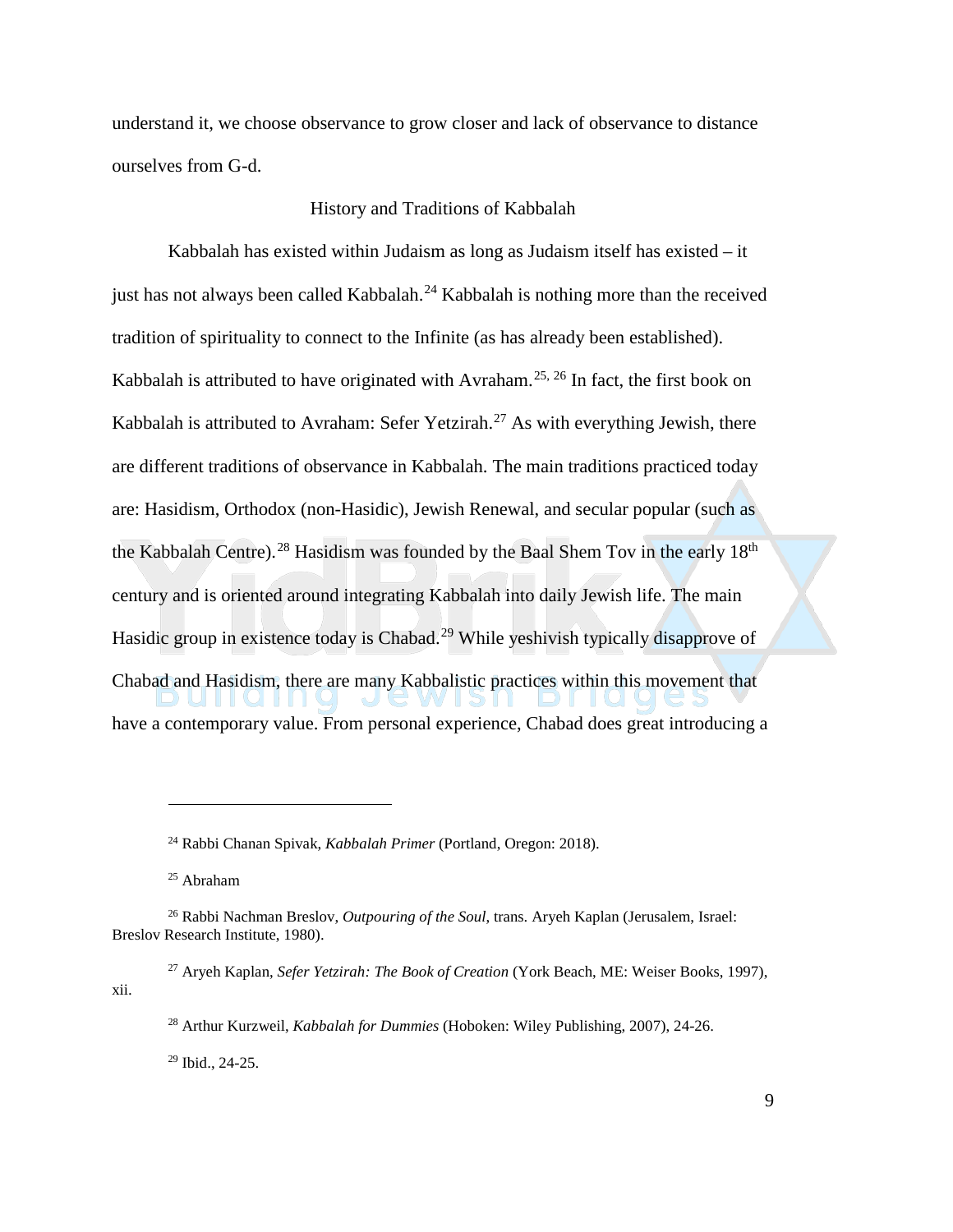topic but does not dive deep in the topic, much like a kiddie pool, so their resources are excellent to begin learning but one should really develop connections to competent local Orthodox rabbis. Orthodox (non-Hasidic) is typically assumed to not study Kabbalah, but such is a result of the approach of discouraging Kabbalah learning among most. Some study Kabbalah, but many do not actively know much of Kabbalah, despite its integration into everyday Jewish practices.<sup>[30](#page-10-0)</sup> That stated, there are some rabbis that excel in Kabbalah, but the notion of "danger" and "secrecy" is typically assumed by many, reserving Kabbalah for those well-learned and over forty years of age. Jewish Renewal is attributed to Rabbi Zalman Schachter-Shalomi and was founded in 1962. Based in Chasidism, this approach seeks to renew Judaism instead of restoring it, matching Reform Judaism more than another other subset.<sup>[31](#page-10-1)</sup> This approach is contrary to Orthodoxy and would strain Christian acceptance as well. This approach is not recommended. The last tradition, the secular popular approach, is the one made popular by Hollywood icons and is based on Rabbi Philip Berg's foundation of the Kabbalah Centre in 1969.<sup>[32](#page-10-2)</sup> A secular approach to Kabbalah is much like jumping into a deep pool without first learning how to swim. To engage in serious Kabbalistic study without having a firm foundation of Judaism is therefore not recommended. Even though many Jewish practices exist from Kabbalah, in these cases it is better to practice without understanding than it is to attempt to understand without wisdom.

<span id="page-10-0"></span><sup>30</sup> Ibid., 25.

<span id="page-10-1"></span><sup>31</sup> Ibid., 25-26.

<span id="page-10-2"></span><sup>32</sup> Ibid., 26.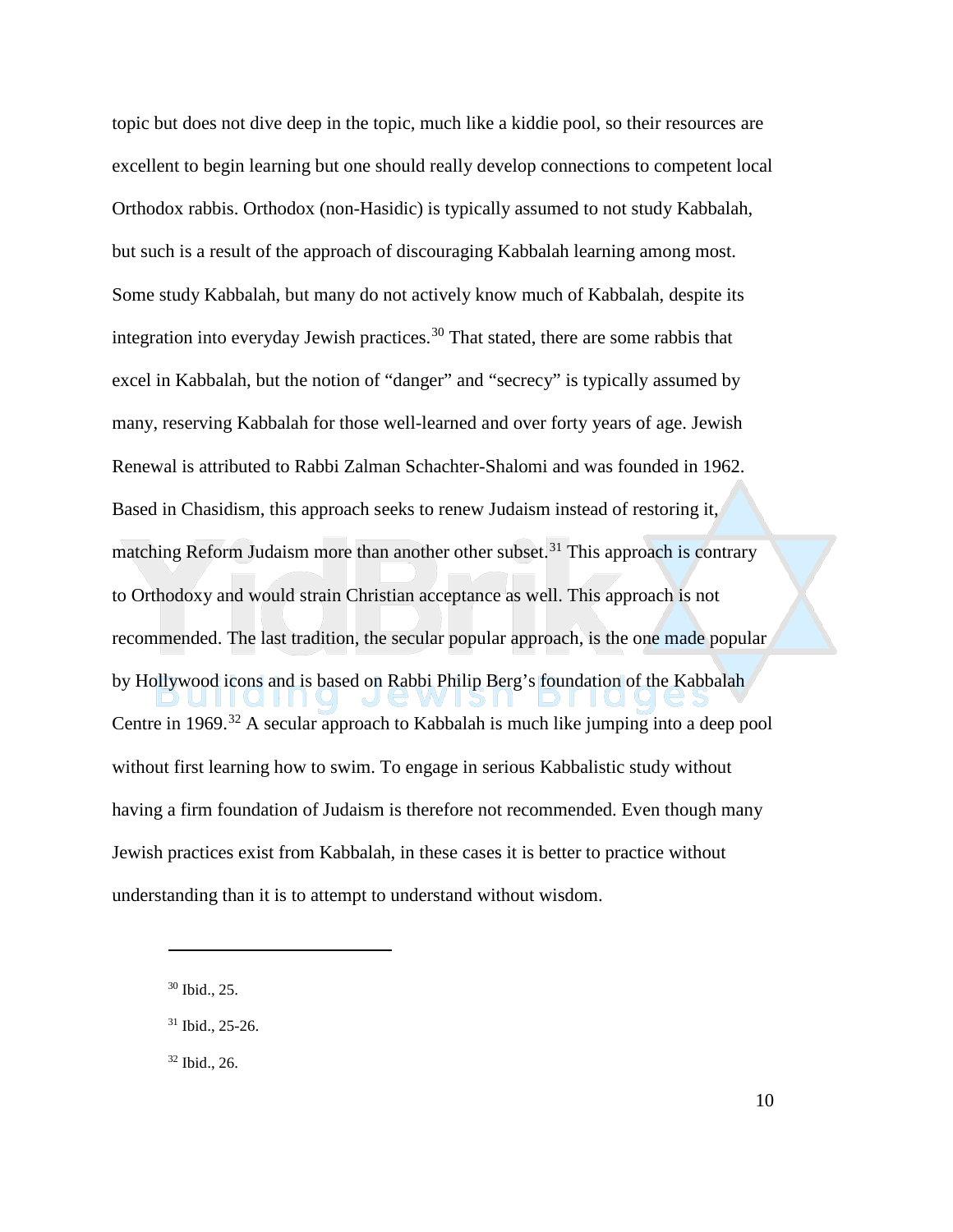#### Dangerous and Secretive

Kabbalah has historically been known as something dangerous and secretive.

According to Rabbi Gadi Levy, there were two main Orthodox approaches to Kabbalah. One group viewed Kabbalah as dangerous while the other group did not. There are many anthropomorphisms found in Kabbalah, which is considered dangerous within Judaism since one must be careful in their understanding of HaShem. Thus, the first primary group was rather outspoken on the dangers of Kabbalah. The second group, the minority, did not voice objection to Kabbalah and did not bring argument on the topic, perhaps to avoid lashon hara.<sup>[33](#page-11-0)</sup> Rabbi Deutch expands on what is meant by the "secrecy" of Kabbalah:"

"Why is Kabbalah a secret? It's not a secret in terms we are familiar with. Imagine a person in university and doing their thesis on the concept of love. Locked in dorm room and researches love throughout the ages. Sits there and puts thoughts together. After ten months, prints 300 pages and submits thesis: "What is love?" Goes out dorm room to submit to professor. As he's walking across campus he meets a girl and falls in love. Reads through paper and chucks it in the fire. Why? What's the problem? Looking back at the paper, the words were technically true but they don't do justice to the experience he is experiencing. The external words do not do justice to the internal experience. Until he entered into the world and realm of love, he could write about it but still be on the outside. We can only understand it from the inside. Note: we can only understand Judaism by experiencing it. We learn Kabbalah by experiencing it since no one can tell one "the secret."

The Kabbalist takes a theory and puts it into practice. Take from mind and put into matter. "The biggest distance is the distance from the head to the heart." The childish view is the checklist. The more mature view is the relationship and life found in it that guides us to Yiddishkeit<sup>[34](#page-11-1)</sup> and mitzvoth observance.

<span id="page-11-0"></span><sup>33</sup> Rabbi Gadi Levy, *Kabbalah* (Portland, Oregon: Portland Kollel, 2017).

<span id="page-11-1"></span><sup>34</sup> Jewish cultural heritage.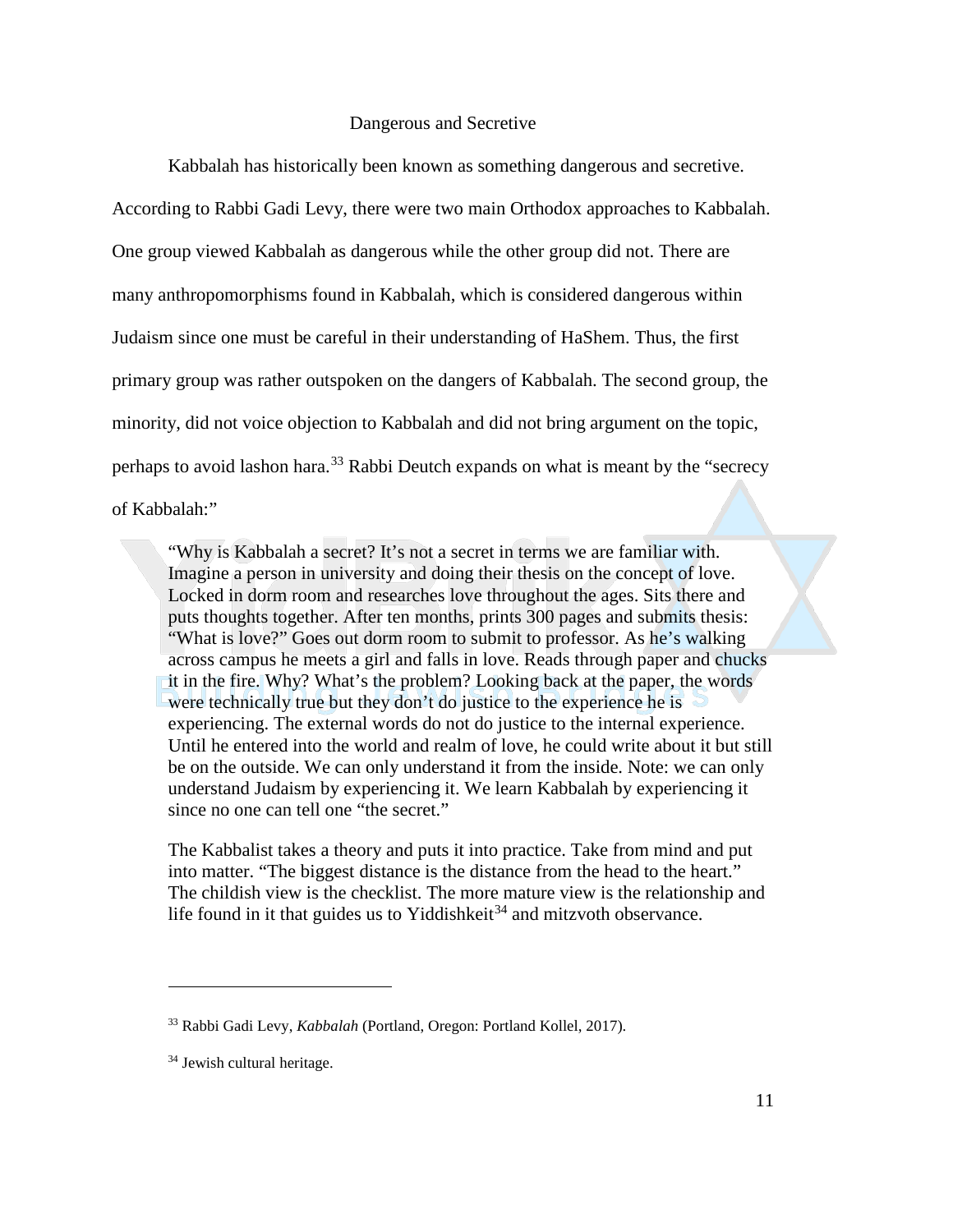So what are the Kabbalists? The concept of Kabbalah is a deeper level of understanding of the Torah. What does that mean? Simply, there is the story of the Jews in the land of Egypt. There's movies about it but the book is better. It's part of Jewish history. It's in the Torah. The Torah isn't here to teach us Jewish history. So why is it there? It teaches us teachings for our own lives. Another layer: Egypt in Hebrew means narrow borders or "that which is holding you back." Breaking out of Egypt is breaking free to the desert where there is nothing. We all have our own Egypts that hold us back. When we break free of these constrictions we find ourselves in a desert. A place of nothingness/openness (not the "openness" of the safe spaces on campus). From that place we are able to receive a new piece of information: when we are open to receive something. We have to all come to openness to receive new information to help us live in a way that is fulfilling and growth-oriented. So, Talmud & Kabbalah teaches PaRDES (four levels) which is different layers of understanding. Kabbalists seek to study the deeper layers via study and meditation, etc."[35](#page-12-0)

#### **Modern Application of Kabbalah**

There are many components to Kabbalah. The expansiveness of the topic prohibits a decent summary of every Kabbalistic practice. The main Orthodox application of Kabbalah today is its practical existence in the different components of daily Jewish life. That said, for Kabbalists there is much more. Kabbalah changes one's way of thinking and viewpoint of life as a whole. Miztvoth are no longer just S commandments but rather spiritual practices that has long-lasting impact.<sup>[36](#page-12-1)</sup> In order to have a fuller understanding of how Kabbalistic living works, one must first know about the emanations of G-d.

The Sefirot

<sup>&</sup>lt;sup>35</sup> Deutch.

<span id="page-12-1"></span><span id="page-12-0"></span><sup>36</sup> Esther G. Chasin, *Mitzvot as Spiritual Practices: A Jewish Guidebook for the Soul* (Jerusalem: Jason Aronson Inc., 1997).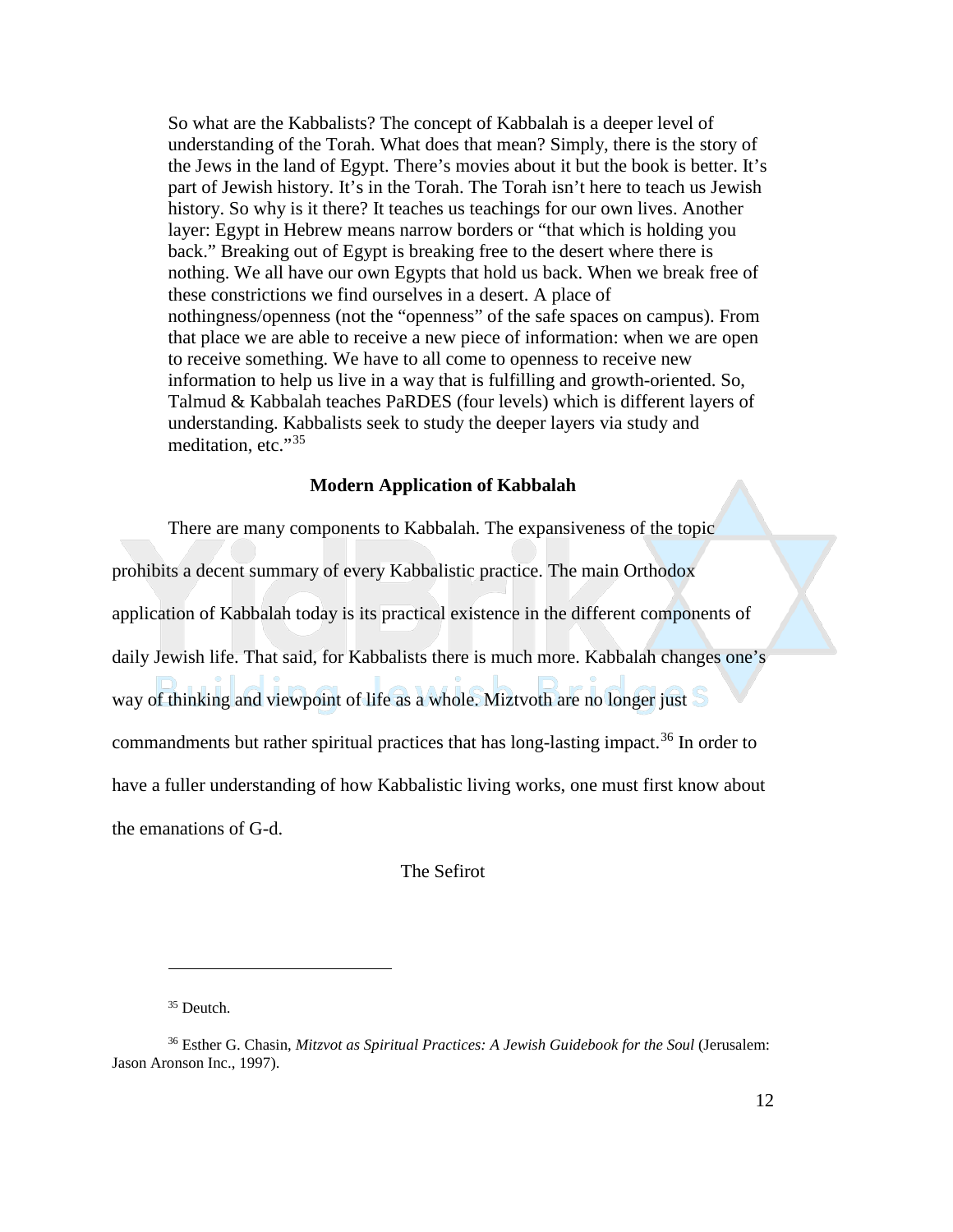Kabbalah teaches, and it is well accepted within Judaism, that there are ten emanations or manifestations of G-d, known as the Sefirot. It is by these ten Sefirot that one can travel, or transcend, from concealment to revelation. The Sefirot are: Keter (Crown), Chochmah (Wisdom), Binah (Understanding), Da'at (Knowledge), Chesed (Kindness), Gevurah (Strength), Tiferes (Beauty), Netzach (Victory), Hod (Splendor), Yesod (Foundation), and Malchus (Kingship).<sup>[37](#page-13-0)</sup> Each Sefirah represents a different part of the tree of life (as well as the tree of knowledge of good and evil). It is through these Sefirot that one understands how HaShem works. For example, rain is given in response to prayer by HaShem extending Chesed to us and restraining Gevurah.<sup>[38](#page-13-1)</sup> All the Sefirot must work in balance, however, or there would be chaos. Too much Chesed would result in flooding and too much Gevurah would result in drought. The Kabbalist looks at the impacts of each Sefirah and correlates them to units of measurement: time, distance, and direction. Additionally, depending on expressions, Sefirot could potentially be manipulated to accomplish great deeds such as the creation of the Golem.<sup>[39,](#page-13-2) [40](#page-13-3)</sup> Today's  $\bigcup$ practices, however, are less magical and more spiritual.

#### **Comparative Analysis**

<sup>40</sup> Kaplan, xxi.

<span id="page-13-0"></span><sup>37</sup> Tamar Frankiel, *Kabbalah: A Brief Introduction for Christians* (Woodstock, VT: Jewish Lights Publishing, 2006), 26-27; Kaplan, 44-45.

 $38$  Gevurah is the keeper of Din, judgement, which is how HaShem disciplines.

<span id="page-13-3"></span><span id="page-13-2"></span><span id="page-13-1"></span><sup>&</sup>lt;sup>39</sup> There was more than one Golem in history. The one cited here is an earlier version by Rava and Rav Zeira.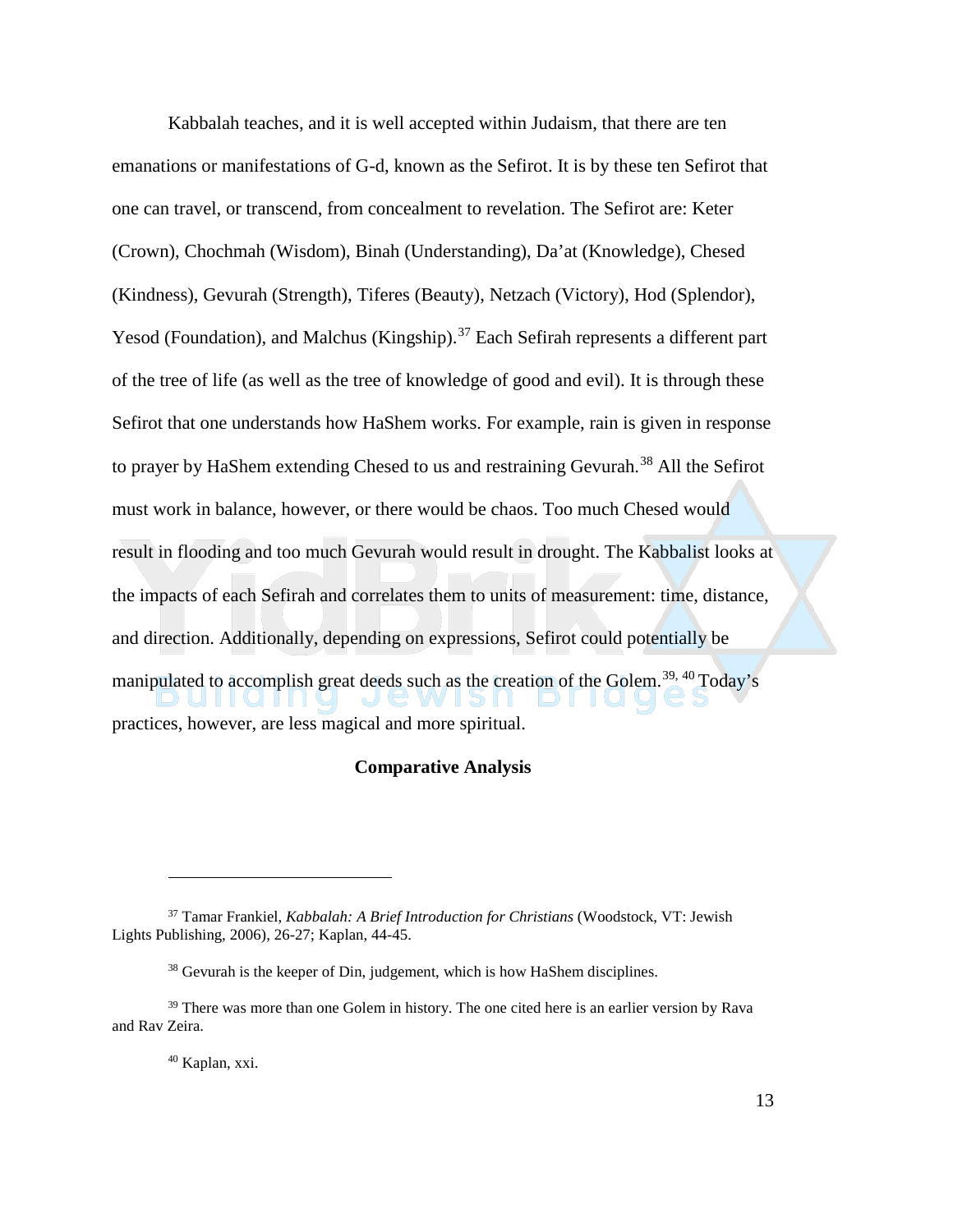The spirituality of Judaism rests solely within Kabbalah. From an outsider's perspective, it can be viewed as witchcraft or magic and wholly inappropriate. There are some traditions that have this history and are not recommended practices. There are, however, plenty of practices that both Judaism and Christianity share that are valid and impossible without spirituality. Meditation is a modern Jewish practice that is rooted within Tefillah.<sup>[41](#page-14-0)</sup> Meditation is a touchy subject within Christianity as a result of Indian, Hindu, Wiccan, and secular practices. Jewishly-speaking, however, meditation can be accomplished via mindfulness, chanting, prayer, etc. $42$  Many of these have a Christian counterpart: *meditating* on a passage of Scripture such as a Psalm, finding silence in prayer to be closer to G-d, and repeating "scripted prayers" to bring one into a greater spiritual state. Prayer, Jewishly-speaking, is expressed in one of ten different ways: Bitzur,<sup>[43](#page-14-2)</sup> Shav'ah,<sup>[44](#page-14-3)</sup> Tze'akah,<sup>[45](#page-14-4)</sup> Ne'akah,<sup>[46](#page-14-5)</sup> Rinah,<sup>[47](#page-14-6)</sup> Pegi'ah,<sup>[48](#page-14-7)</sup> Keri'ah,<sup>[49](#page-14-8)</sup> Nipul,<sup>[50](#page-14-9)</sup>

## <span id="page-14-0"></span>g Jewish Bridges  $\overline{a}$

- <span id="page-14-4"></span><sup>45</sup> Wordless scream.
- <span id="page-14-5"></span><sup>46</sup> Groaning.
- <span id="page-14-6"></span><sup>47</sup> Singing.
- <span id="page-14-7"></span><sup>48</sup> Relentlessly entreating.
- <span id="page-14-8"></span><sup>49</sup> Calling to.
- <span id="page-14-9"></span><sup>50</sup> Throwing oneself down.

<sup>41</sup> Prayer

<span id="page-14-1"></span><sup>42</sup> Breslov.

<span id="page-14-2"></span><sup>43</sup> Calling out in distress.

<span id="page-14-3"></span><sup>&</sup>lt;sup>44</sup> Hysterical outcry.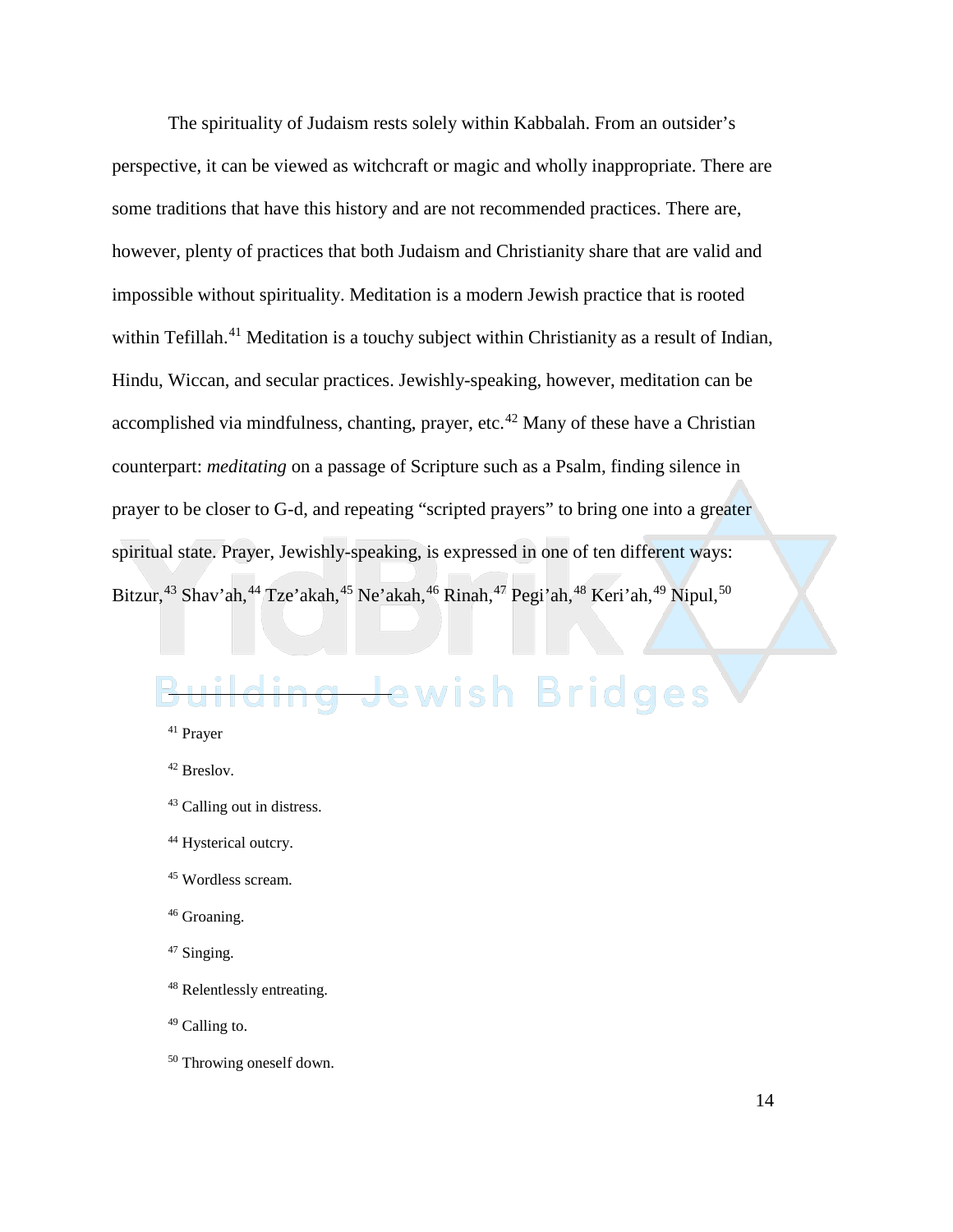Pulil,<sup>[51](#page-15-0)</sup> Tachununim,<sup>[52](#page-15-1)</sup> Chilui,<sup>[53](#page-15-2)</sup> Amidah,<sup>[54](#page-15-3)</sup> and Itur.<sup>[55](#page-15-4), [56](#page-15-5)</sup> While Christianity does not necessarily define these ten types as prayer, each of these types is also visible within contemporary Christian praxis such as worship music at a church, prayer groups, reading verses, altar calls, etc.

There are no doubt differences between Jewish and Christian praxis which help contribute to the existence of two different religions. It would behoove Christians, however, to learn more about Kabbalah and find meaning in their own spiritual practices.

#### **Conclusion**

Kabbalah is a large topic that requires years of study and diligence, which could be why it is a topic best reserved for those who are settled and ready for deeper study. Kabbalah is essential to Jewish spirituality in the past, present, and future. Kabbalah provides the Jewish individual with the attempt to connect to HaShem and having a relationship with G-d, which transcends the limitations of our own finite existence. Frequently misunderstood, Kabbalah is not paganism or witchcraft. Kabbalah is the path from human knowledge to divine wisdom and more. Kabbalah is a relevant Orthodox

<span id="page-15-0"></span><sup>51</sup> Prayer.

<span id="page-15-1"></span><sup>52</sup> Repentance; begging for grace.

<sup>53</sup> Making an appeal.

<sup>54</sup> Standing. The Amidah is also the Shemoneh Esrei.

<sup>&</sup>lt;sup>55</sup> Beseeching repeatedly.

<span id="page-15-5"></span><span id="page-15-4"></span><span id="page-15-3"></span><span id="page-15-2"></span><sup>56</sup> Rav Shimshon Dovid Pincus, *Gates of Prayer: The Ten Terms of Tefillah* (Jerusalem: Feldheim Publishers, 2013).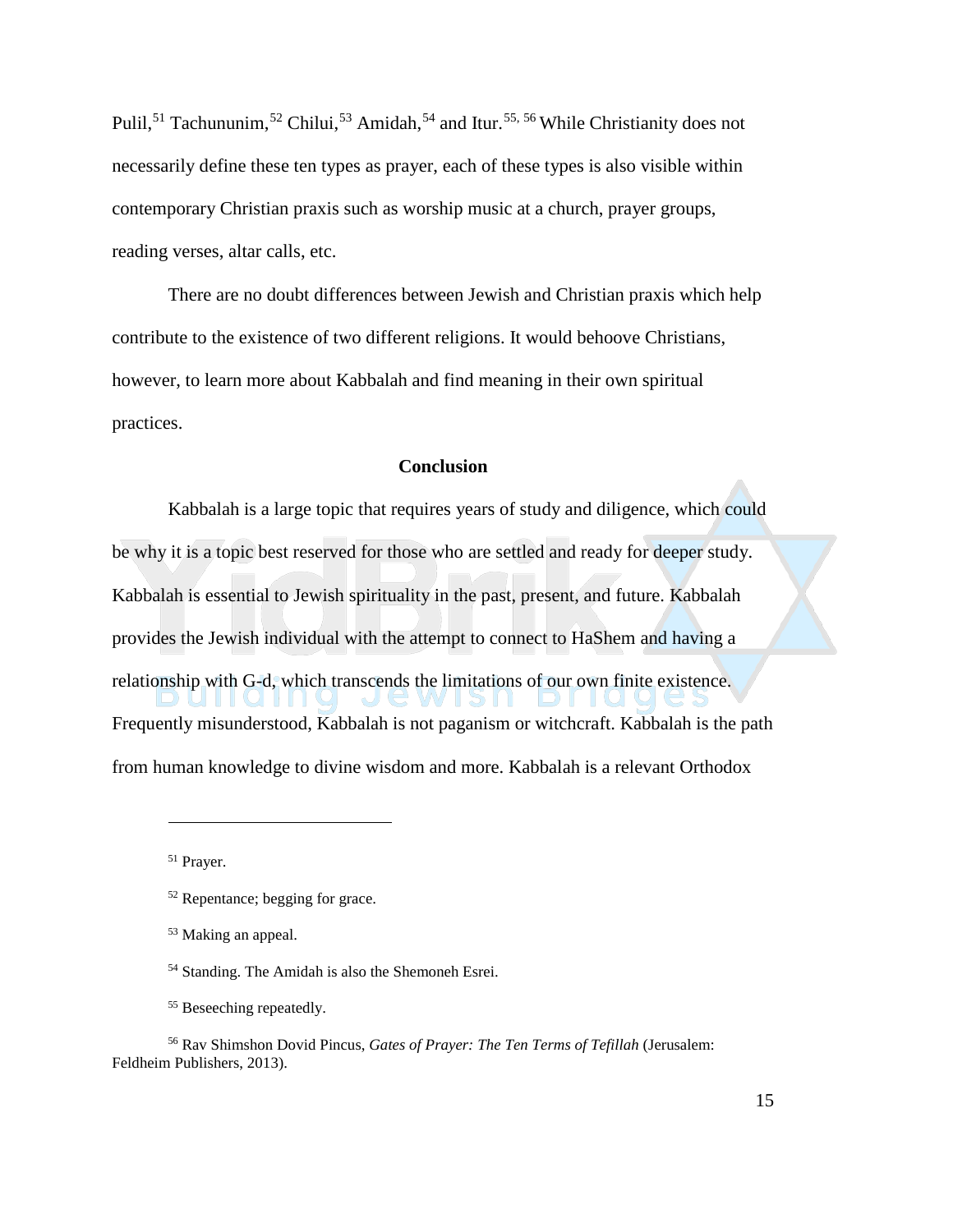practice that has practical application for both Jews and Christians. After all, Kabbalah is nothing more than the received tradition from Avraham, the first after a period that chose monotheism and to have a relationship beyond this temporary realm. Kabbalah permits us to learn from the greats before us and stand on the shoulders of giants in a hope to reach ever closer to the heavens.

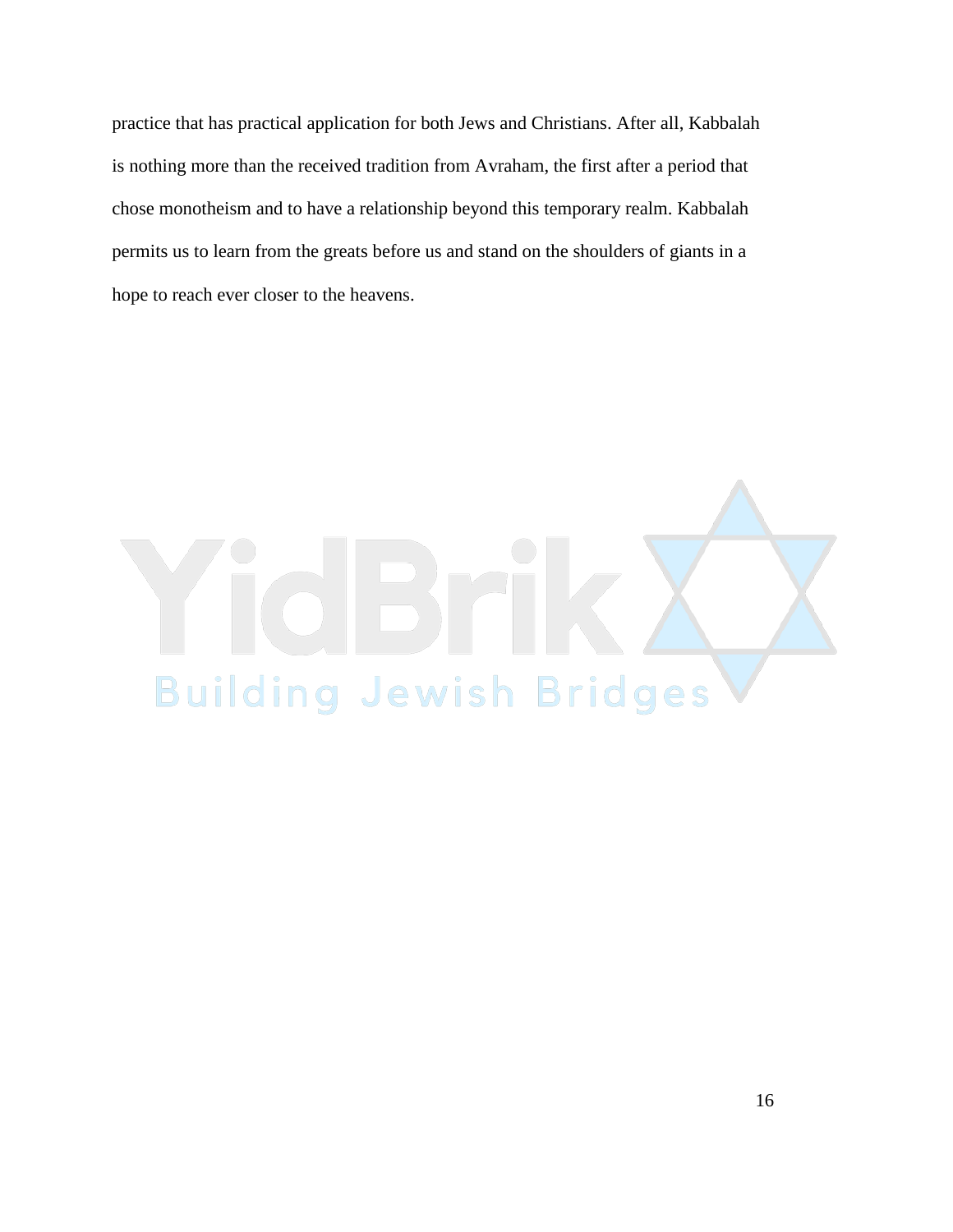#### **Bibliography**

- Berg, Michael. *The Way: Using the Wisdom of Kabbalah for Spiritual Transformation and Fulfillment*. Hoboken: John Wiley & Sons, 2001.
- Berg, P.S. *The Essential Zohar, the Source of Kabbalistic Wisdom*. New York: Three Rivers Press, 2002.
- Breslov, Rabbi Nachman. *Outpouring of the Soul*. Translated by Aryeh Kaplan. Jerusalem, Israel: Breslov Research Institute, 1980.
- Chasin, Esther G. *Mitzvot as Spiritual Practices: A Jewish Guidebook for the Soul*. Jerusalem: Jason Aronson Inc., 1997.
- Citron, Aryeh. "Laws of Lashon Hara." Chabad. Last modified 2018. Accessed April 17, 2018. [https://www.chabad.org/library/article\\_cdo/aid/922039/jewish/Laws](https://www.chabad.org/library/article_cdo/aid/922039/jewish/Laws-of-Lashon-Hara.htm)[of-Lashon-Hara.htm.](https://www.chabad.org/library/article_cdo/aid/922039/jewish/Laws-of-Lashon-Hara.htm)
- Cooper, David A. *God Is a Verb: Kabbalah and the Practice of Mystical Judaism*. New York: Riverhead Books, 1997.
- Deutch, Rabbi Eli. *What Is Kabbalah and Why Should I Care?* Portland, Oregon, 2017.
- Dosick, Wayne. *Dancing with God: Everyday Steps to Jewish Spiritual Renewal*. San Francinsco: HarperSanFrancisco, 1997.
- Esterman, Jonathan. *Bridging the Gap: Finding Middle Ground in Judeo-Christian Expression Portland, OR: Portland Seminary, 2017.*
- Esterman, Jonathan. *Multicultural Judaism in a Contemporary Setting*. Portland, OR: Portland Seminary, 2017.
- Frankiel, Tamar. *Kabbalah: A Brief Introduction for Christians*. Woodstock, VT: Jewish Lights Publishing, 2006.
- Hoffman, Edward. *The Hebrew Alphabet: A Mystical Journey*. San Francisco: Chronicle Books, 1998.
- Kagan, Rabbi Israel Meir. *Chafetz Chaim*. 1873.
- Kaplan, Aryeh. *Meditation and the Bible*. York Beach, ME: Weiser Books, 1978.
- Kaplan, Aryeh. *Meditation and Kabbalah*. York Beach, ME: Weiser Books, 1982.

Kaplan, Aryeh. *Jewish Meditation*. New York: Shocken Books, 1985.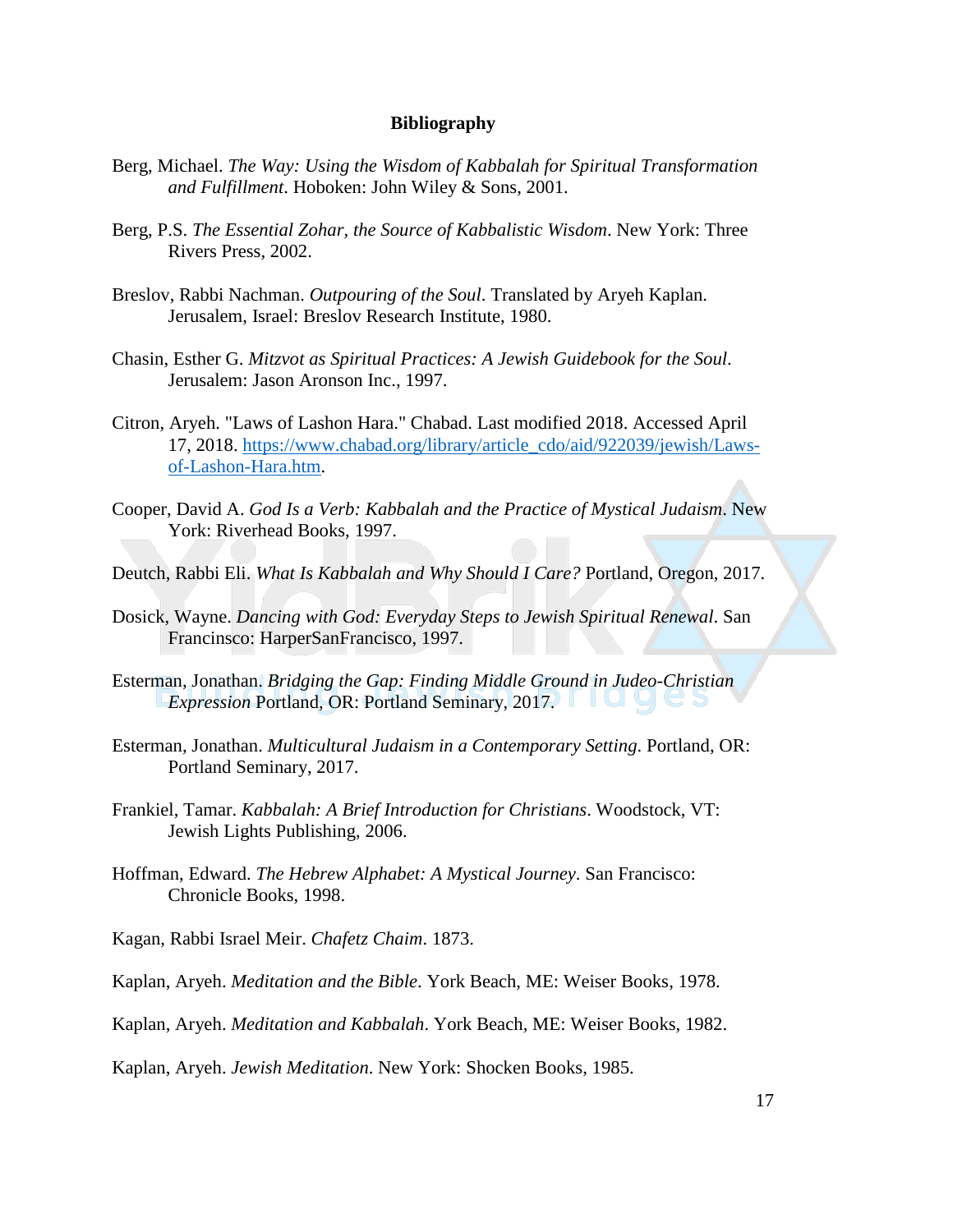Kaplan, Aryeh. *The Bahir*. York Beach, ME: Weiser Books, 1989.

- Kaplan, Aryeh. *Innerspace: Introduction to Kabbalah, Mediation and Prophecy*. Edited by Abraham Sutton. Jerusalem: Moznaim Publishing Corporation, 1991.
- Kaplan, Aryeh. *Sefer Yetzirah: The Book of Creation*. York Beach, ME: Weiser Books, 1997.
- Kaplan, Aryeh, Pinchas Stolper, and Berel Wein. *The Real Messiah?: A Jewish Response to Missionaries*. Toronto: Jews for Judaism, 2004.
- Kurzweil, Arthur. *Kaballah for Dummies*. Hoboken: Wiley Publishing, 2007.
- Kurzweil, Arthur. *Kabbalah for Dummies*. Hoboken: Wiley Publishing, 2007.
- Kushner, Rabbi Lawrence. *Kabbalah: The Way of Light*. White Plains, NY: Peter Pauper Press, Inc., 1999.
- Laitman, Michael. *Kabbalah, Science and the Meaning of Life*. Toronto: Laitman Kabbalah Publishers, 2006.
- Laitman, Michael. *Kabbalah for Beginners*. Toronto: Latiman Kabbalah Publishers, 2007.
- Levy, Rabbi Gadi. *Kabbalah*. Portland, Oregon: Portland Kollel, 2017.
- Lieber, Andrea. *The Essential Guide to Jewish Prayer and Practices*. New York: Penguin Books, 2012.
- Luzzatto, Moshe Chayim. *The Way of God: Derech Hashem*. 5th ed. Jerusalem: Feldheim Publishers, 1997.
- Matt, Daniel C. *The Essential Kabbalah: The Heart of Jewish Mysticism*. San Francisco: HarperSanFrancisco, 1995.
- Pincus, Rav Shimshon Dovid. *Gates of Prayer: The Ten Terms of Tefillah*. Jerusalem: Feldheim Publishers, 2013.
- Ribner, Melinda. *Everyday Kabbalah: A Practical Guide to Jewish Meditation, Healing, and Personal Growth*. Toronto: Carol Publishing Group, 1998.
- Schachter-Shalomi, Rabbi Zalman and Joel Segel. *Jewish with Feeling: A Guide to Meaningful Jewish Practice*. New York: Riverhead Books, 2006.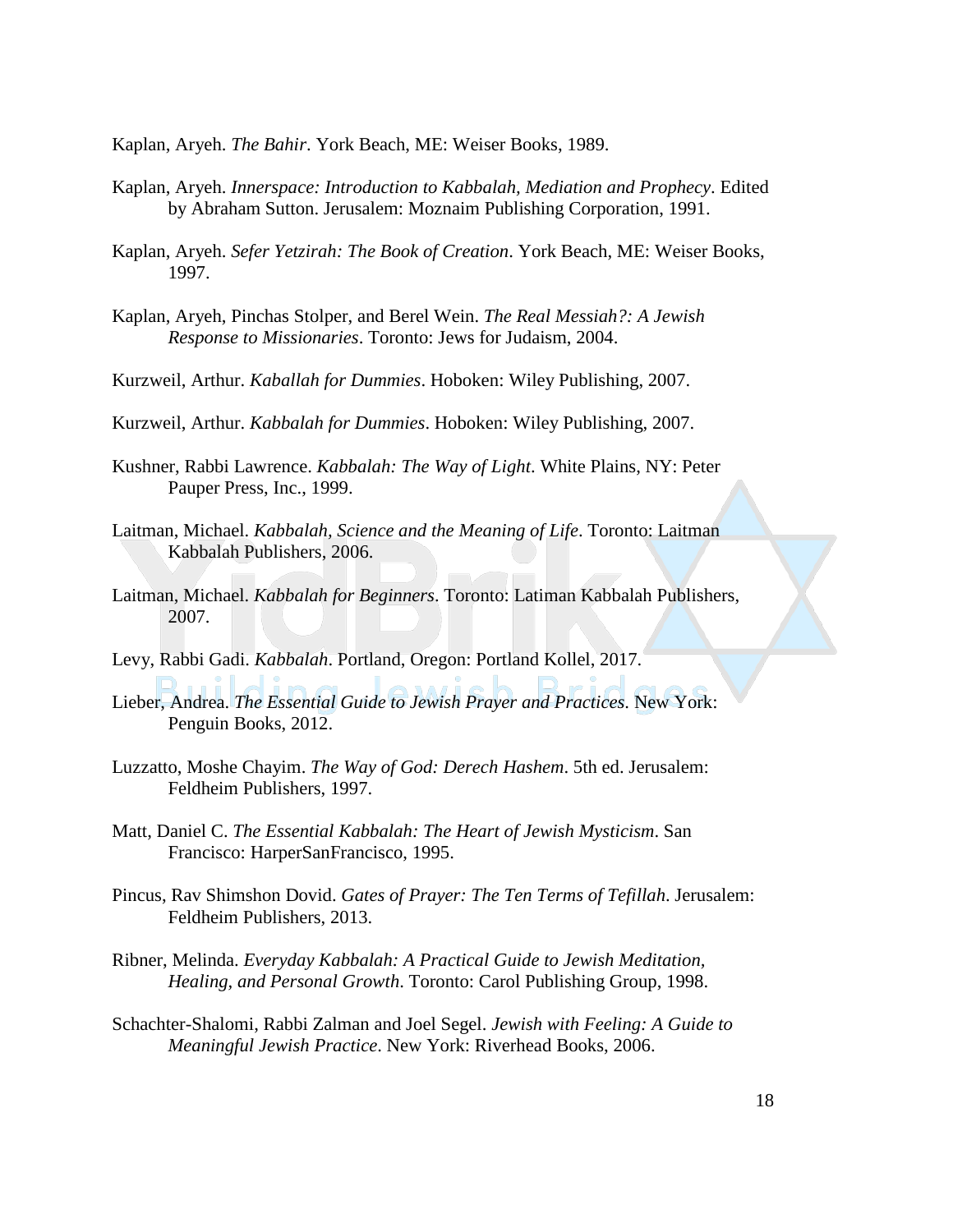Spivak, Rabbi Chanan. *Kabbalah Primer*. Portland, Oregon, 2018.

Telushkin, Joseph. *Jewish Literacy: The Most Important Things to Know About the Jewish Religion, Its People, and Its History*. New York: William Morrow, 2008.

Zetter, Kim. *Simple Kabbalah: A Simple Wisdom Book*. Berkeley: Conari Press, 1993.

# **Building Jewish Bridges**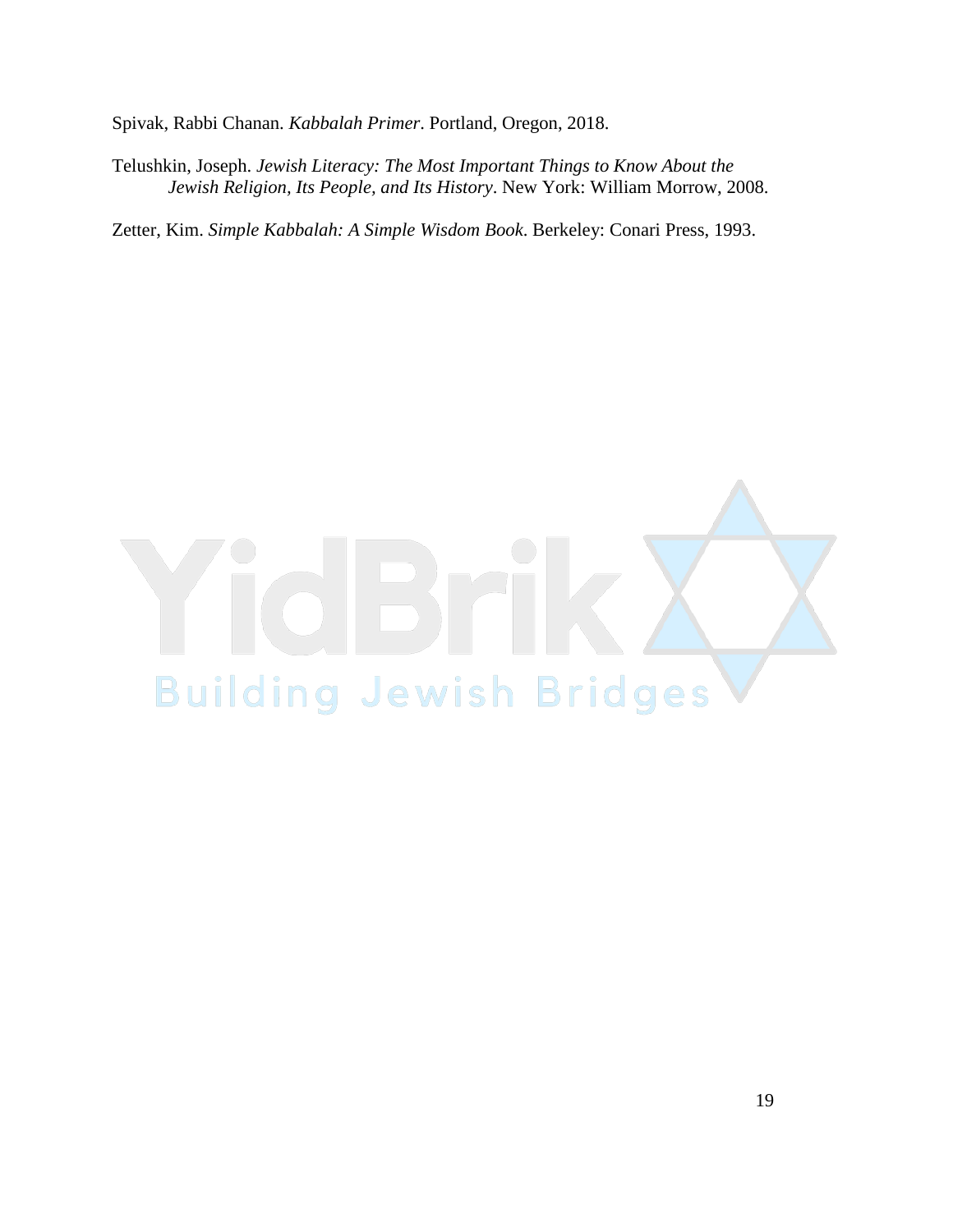#### **Appendix I: Practical Application Addendum**

In the reading, field research, and active participation in this module's studies, it is clear that Kabbalah is misunderstood and inappropriately rejected by many. Kabbalah is the essence of Jewish spirituality, and as a result, the source of spirituality in all Judaic-based faiths.

It is negligent for the Christian to write off Jewish practice since Christianity originated from a Jewish sect. Additionally, according to Christian texts, Jesus was Jewish and observant. Thus, it would make sense for Christians to naturally engage roots of their faith. Further, to write off Kabbalah would subsequently deny the validity of any Jewish and/or Christian practice that is spiritual in nature. Without spirituality, there is no connection. Without connection, there is no life. Without life, there is no continuation of the movement or reason for existence.

How can one practically apply Kabbalah? It's rather simple, really. Prayer is the most common application of Kabbalah. There are many levels to Kabbalah and a nearinfinite amount of credible sources to read and learn from. In my experience, credibility is the greatest struggle. In the process of writing this essay, I encountered numerous sources I would not personally consider for my studies. Based on the advice of Rabbi Gadi Levy and Rabbi Kenneth Brodkin, I would recommend works by Aryeh Kaplan, Rabbi Moshe Chaim Luzzato, Rav Shimshon Dovid Pincus, Rabbi Nachman Breslov, and Rabbi Dressler. These are solid Orthodox sources that do not stray from basic Torah practice. *Sefer Yetzirah* is a foundational read, as well as the *Zohar*, however both of those texts are quite advanced. To learn how to think Kabbalistically, one must first learn the basics and interact with Kabbalists regularly. Luzzato's work, *Derech* 

20